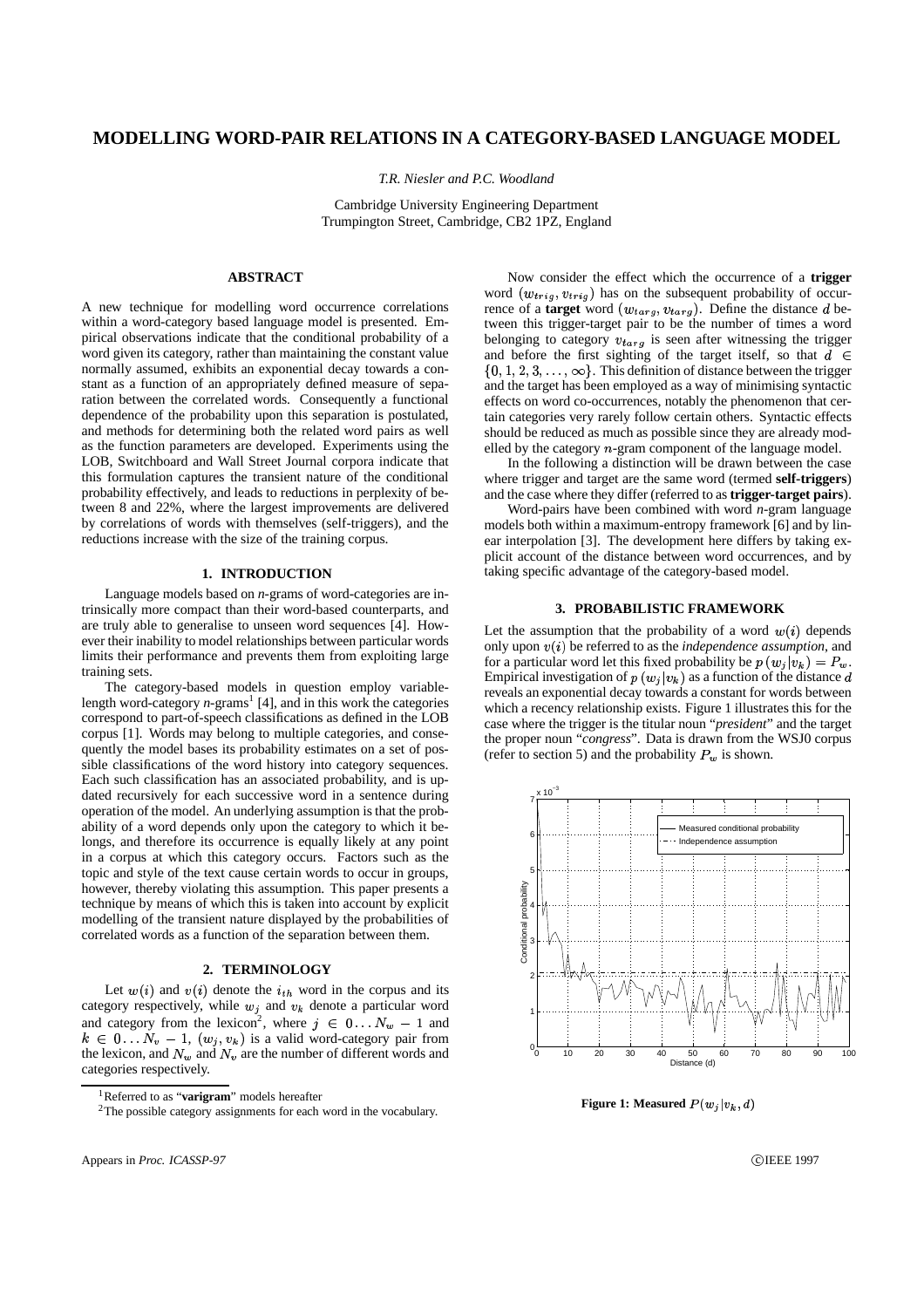This transient behaviour displayed in this graph is typical, and has motivated the following postulate:

$$
p(w_j|v_k, d) = P_b + \gamma \cdot e^{-\rho \cdot d} \tag{1}
$$

which is an exponential decay towards a constant probability  $P_b$ ,  $\gamma$  and  $\rho$  defining the strength and rate of decay respectively. Assuming that the triggers occur independently with probability  $P_a$ , it follows that the probability mass function  $p(d)$  for the target occurrence after sighting the trigger is given by :

$$
p(d) = \kappa \cdot \left( \prod_{i=0}^{d-1} \left( 1 - P_a - P_b - \gamma \cdot e^{-\rho \cdot i} \right) \right) \cdot \left( P_b + \gamma \cdot e^{-\rho \cdot d} \right) (2)
$$

The normalising constant  $\kappa$  accounts for the probability mass associated with cases in which a trigger follows another trigger before sighting the target.

The empirical estimates of figure 1 have been obtained by binning counts over the graphed distance range. From a storage point of view the potentially extremely large number of word-pair relations however make this approach infeasible for large-scale application, and hence it is not possible to estimate the parameters of equation (1) from a direct fit to the data. The estimation of  $P_b$  and then of  $\gamma$  and  $\rho$  is treated in the following two sections.

### **3.1. Estimating**  $P_b$

The probability  $P_b$  may be estimated from the tail of the distribution, where the transient effect of the exponential term in (1) is assumed to be insignificant. Were the trigger and target to occur independently, their separating distance would have a geometric distribution, and we use its mean  $\mu<sub>g</sub>$  as a rough estimate of the actual mean :

$$
\mu_g = \frac{N_{tc}-N_{tt}}{N_{tt}}
$$

where

$$
N_{tt} = N(w_{trig}, v_{trig}) + N(w_{targ}, v_{targ})
$$

and

$$
N_{tc} = N(v_{targ})
$$
 or  $N_{tc} = N(v_{targ}) + N(w_{trig}, v_{trig})$ 

when the trigger and target belong to the same or different categories respectively, and where  $N(w_{trig}, v_{trig})$ ,  $N(w_{targ}, v_{targ})$ and  $N(v_{targ})$  are the number of times the trigger word, the target word, and the target category each appear in the training corpus.

 $P_b$  is estimated using counts of all trigger-pair occurrences with distances beyond this mean, i.e.:

$$
P_b = \frac{N(w_j, v_k)|_{d > \mu_g}}{N(v_k)|_{d > \mu_g}}
$$
(3)

where the numerator and denominator on the right hand side are the respective number of times the target word-category pair  $(w_{targ}, v_{targ})$  and the target category  $v_{targ}$  have been seen at distances exceeding  $\mu_g$ .

## **3.2. Estimating**  $\gamma$  **and**  $\rho$

Expressions allowing the determination of  $\gamma$  and  $\rho$  from the mean and mean-square distances separating trigger and target have been derived. Since mean and mean-square calculation requires little storage, this represents a memory-efficient alternative to a

direct fit of the conditional probability function (1) to measured binned data. Two successive functional approximations of equation (2) are made, the first using  $log(1 + x) \approx x$  to find that [5]:

$$
p(d) \approx \tilde{p}(d) = \kappa \cdot (P_b + \gamma \cdot e^{-\rho \cdot d}) \cdot (1 - P_a - P_b)^d \cdot \Phi^{1 - e^{-\rho \cdot d}} \quad (4)
$$

where

$$
\Phi = e^{\frac{-\gamma}{(1 - P_a - P_b) \cdot (1 - e^{-\rho})}}
$$
\n(5)

This approximation is good while  $\frac{\gamma}{1 - P_a - P_b} \ll 1$ , which is true when  $P_a \ll 1$ ,  $P_b \ll 1$  and  $\gamma \ll 1$ , as may be expected for content words. As a second step, (4) is approximated by:

$$
\hat{p}(d) = \kappa \cdot \left[ \epsilon_1 \cdot (1 - P_1)^d \cdot P_1 + \epsilon_0 \cdot (1 - P_0)^d \cdot P_0 \right] \tag{6}
$$

where

$$
\kappa \left( \epsilon_1 + \epsilon_0 \right) = 1 \tag{7}
$$

The functional form of (6) has the following motivations:

- As the superposition of two geometric terms, it retains the overall geometric character exhibited empirically.
- The faster geometric component should model the initially more rapid decay of the observed distribution (which is in turn due to the higher conditional probability at small  $d$ ).
- The slower geometric component should model the tail of the observed distribution.
- Closed form expressions for the mean and mean-square exist.

Now by imposing the constraint

$$
\lim_{d\to\infty}\tilde{p}(d)=\lim_{d\to\infty}\hat{p}(d)
$$

we find from (4) and (6) that :

$$
P_0 = P_a + P_b \quad \text{and} \quad \epsilon_0 = \frac{P_b \cdot \Phi}{P_a + P_b} \tag{8}
$$

Furthermore, requiring  $\tilde{p}(0) = \hat{p}(0)$  we find from (4) and (6) that:

$$
P_1 = \frac{P_b + \gamma - \epsilon_0 \cdot P_0}{\epsilon_1} \tag{9}
$$

and finally, requiring  $\tilde{p}(1) = \hat{p}(1)$  we find that:

$$
P_1 = 1 - (1 - P_0) \cdot e^{\left[\frac{\rho \cdot [(P_b + \gamma) \cdot \ln(\Phi) - \gamma]}{P_b + \gamma - P_b \cdot \Phi}\right]}
$$
(10)

The values of  $P_a$  and  $P_b$  are known, and in order to solve for  $\epsilon_0$ ,  $\epsilon_1$   $\gamma$  and  $\rho$  from the above equations, the mean d and mean-square  $\overline{d^2}$  distance of the distribution are employed. However, when estimated from data these quantities have been found to be particularly sensitive to outliers, in particular trigger and target words separated by large quantities of text and occurring in unrelated parts of the training corpus. Robustness is significantly improved by measuring the mean and mean-square within only a predetermined range of distances,  $d \in \{0 \cdots N-1\}$ . Refer to these as **truncated** mean and mean-square estimates, and denote them by  $d(N)$  and  $d^2(N)$  respectively. Since equation (6) is the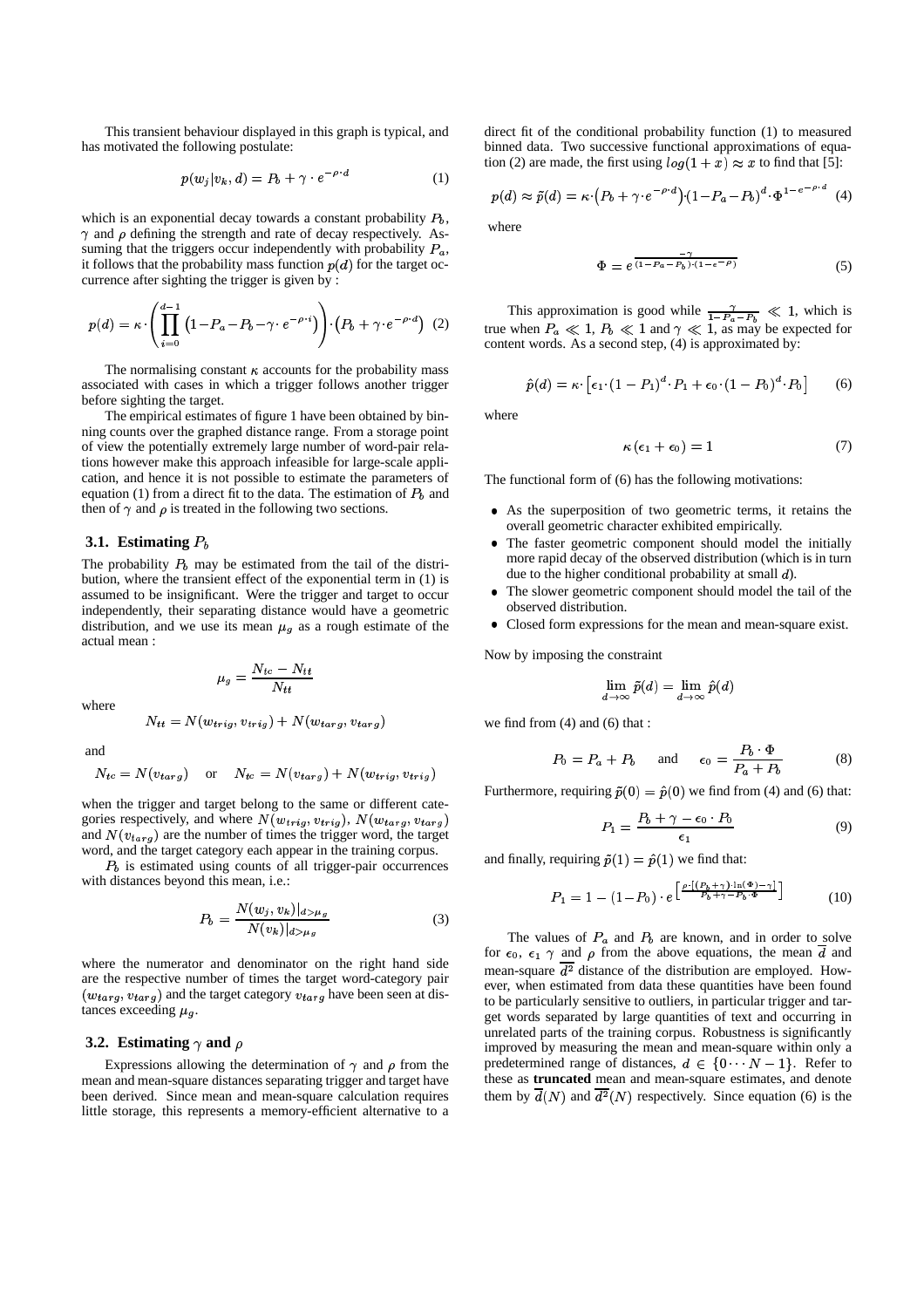superposition of two geometric terms, we may express the truncated mean and mean-square as a linear combination of the corresponding terms for truncated geometric distributions (refer to the appendix):

$$
\overline{d}(N) = \kappa \cdot [\epsilon_1 \cdot \mu(P_1, N) + \epsilon_0 \cdot \mu(P_0, N)] \tag{11}
$$

and

$$
\overline{d^2}(N) = \kappa \cdot [\epsilon_1 \cdot v(P_1, N) + \epsilon_0 \cdot v(P_0, N)] \tag{12}
$$

Equations (5), (7), (8), (9), (10), (11) and (12) relate  $P_a$ ,  $P_b$ ,  $\gamma$  and  $\rho$  to  $\epsilon_0, \epsilon_1, \kappa, d(N)$  and  $d^2(N),$  and may be used to determine  $\gamma$  and  $\rho$  given the measured values  $P_a$ ,  $P_b$ ,  $\overline{d}(N)$  and  $d^2(N)$ . However, since it is not possible to do this analytically, these values are determined numerically.

## **3.3. Typical estimates**

Figure 2 repeats the curves of figure 1, and adds the plot of equation (1) using the parameters  $P_b$ ,  $\gamma$  and  $\rho$  determined from the results of sections 3.1 and 3.2. The estimated conditional probability reflects the true nature of the data much more closely than the constant value  $P_w$  used under the independence assumption.



**Figure 2: Measured** and **estimated**  $P(w_j|v_k, d)$ 

### **4. DETERMINING TRIGGER-TARGET PAIRS**

While the number of possible self-triggers is bounded by the vocabulary size, the number of potential trigger-target pairs equals the the square of this number, and it is not possible to consider these relations exhaustively except for very small vocabularies. In order to identify suitable candidates in a feasible manner, an approach employing two passes through the training corpus has been developed [5]. The first pass identifies promising candidates by dynamically adding new contenders to a tentative list, and consequently updating their mean distances. At each update a t-test is performed, determining to a desired level of confidence whether the measured mean is lower than would be expected were the candidates to occur independently. These tests allow unpromising candidates to be pruned continually from the tentative list, and adjustment of the relevant pruning thresholds and confidence levels allows the rate of new acquisitions to be balanced against the rate at which unpromising relations are discarded, thereby avoiding the explosion in the number of considered word-pairs that would otherwise arise. During the second pass, each surviving pair is reconsidered by calculating its mean and mean-square distances over the entire training corpus, and executing a second t-test at completion to determine whether a the candidate relation should ultimately be retained or discarded. Finally, the values of the parameters  $P_b$ ,  $\gamma$ and  $\rho$  are calculated for each remaining trigger-target pair.

The following table lists some examples of typical targets and their triggers as found by the described technique when applied to the LOB corpus. The bracketed designations are the grammatical categories of the words in question<sup>3</sup>. It is appealing to find such intuitive relationships in meaning between word pairs gathered according to purely statistical criteria.

| <b>Target</b>   | <b>Triggers</b>                              |
|-----------------|----------------------------------------------|
| discharged (JJ) | prison (NN), period (NN),                    |
|                 | supervision (NN), need (NN),                 |
|                 | prisoner (NN), voluntary (JJ),               |
|                 | assistance (NN)                              |
| advocate (NN)   | truth $(NN)$ , box $(NN)$ , defence $(NN)$ , |
|                 | honest (JJ), face (VB), case (NN),           |
|                 | witness (NN), evidence (NN)                  |
| Cambridge (NP)  | university (NN), educational (JJ),           |
|                 | affected (VBN), Oxbridge (NP),               |
|                 | tomorrow (NR), universities (NNS)            |
| worked (VBN)    | demand (NN), changes (NNS),                  |
|                 | cost (NN), strength (NN)                     |

**Table 1: Triggers and targets collected from the LOB corpus**

## **5. PERPLEXITY RESULTS**

The benefit of characterising trigger pairs as described in the previous sections was gauged by comparing the performance of a category-based language model employing the independence assumption with another using equation (1) but identical in all other respects. Experiments were carried out on the LOB, Switchbaord (SWBD) and Wall-street Journal (WSJ0) corpora, category-based language models having been constructed for each using a pruning threshold of 5e-6 during construction of the variable-length category *n*-grams [4]. The following table gives a brief description of each corpus, where  $N_{trn}$  and  $N_{tst}$  refer to the number of words in the training- and test-sets respectively.

| Corpus      | Source                            | $N_{trn}$        | $N_{tst}$ |
|-------------|-----------------------------------|------------------|-----------|
| <b>LOB</b>  | Various (e.g. news, fiction etc.) | 1.0 <sub>M</sub> | 56K       |
| <b>SWBD</b> | Telephone conversations           | 1.9 <sub>M</sub> | 10K       |
| WSJ0        | Wall Street Journal (87-89)       | 37 M             |           |

**Table 2: Summary of the LOB, Switchboard and WSJ0 corpora**

The details of the language models constructed for each of these corpora are summarised in table 3. Information for a standard trigram language model using the Katz backoff and Good-Turing discounting [2] is given in order to establish a baseline. The symbols  $N_v$ ,  $N_{wng}$  and  $N_{cng}$  refer to the number of words

 $3JJ =$  adjective, NN = common noun, NNS = plural common noun,  $NP = proper noun, NR = singular adverbial noun, VB = verb base form,$ VBN = past participle.